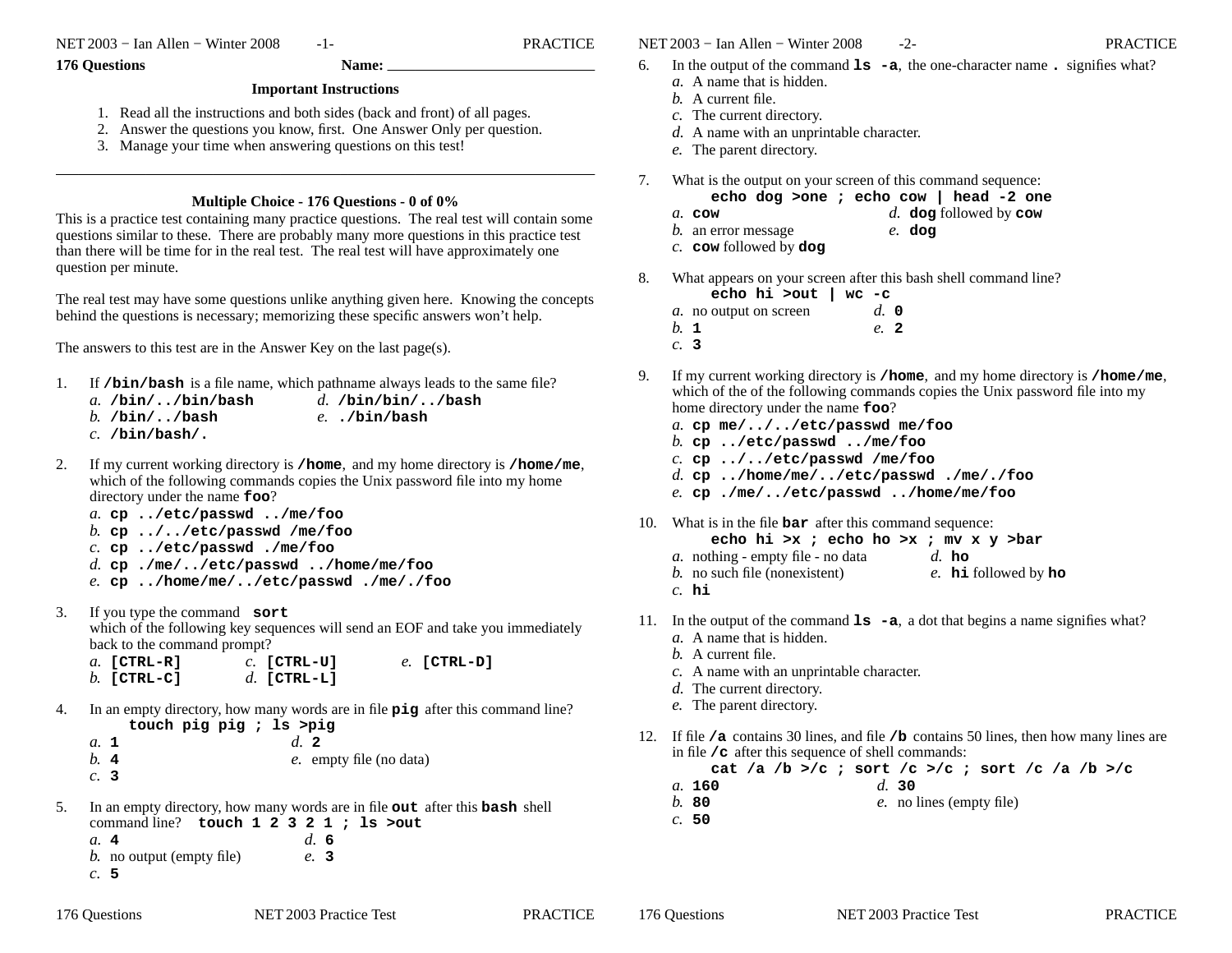NET 2003 <sup>−</sup> Ian Allen − Winter 2008 -3- PRACTICE

- 13. Which command line finds all possible utilities available for compiling programs? *a.* **grep /etc/\* compile***d.* **grep compile /etc/\***
	- *b.* **man \* | grep compile***c.* **man compile***e.* **man -k compile**
- 14. If <sup>I</sup> am in my home directory named **/home/me** and **<sup>x</sup>** is an empty sub-directory, what is true after this command line:
	- **touch ./x/fil ; mv x/./fil x/../../me/./y**
	- *a.* the directory **<sup>x</sup>** now contains only a file named **<sup>y</sup>**
	- *b.* there is a second copy of the file **fil** in the file named **<sup>y</sup>**
	- *c.* the directory **<sup>x</sup>** is still empty
	- *d.* the command fails because the path **x/../../me** does not exist
	- *e.* the command fails because the path **x/./fil** does not exist
- 15. What is the output on your screen of this shell command line in an empty directory?**touch .a .b .c ; echo .\***
	- *a.* **. .. .a .b .c**
	- *b.* no output on screen
	- *c.* an error message from **echo** saying **.\*** does not exist
	- *d.* **.a .b .c**
	- *e.* **.\***
- 16. What appears on your screen after this bash shell command line?

|  |          | echo hi $ $ wc |                        |
|--|----------|----------------|------------------------|
|  | a. 1 1 2 |                | d. 1 1 3               |
|  | b. 1 2 1 |                | e. no output on screen |
|  | $c.$ 211 |                |                        |

17. If file **foo** contains nine lines, each of which is the one-digit line number of the line in the file (**1** through **<sup>9</sup>**), what is the output on your screen of this command:

**cat foo foo | sort -r | head -4 | tail -1***a.* **9** *b.* **<sup>7</sup>***c.* **6** *d.* **8***e.* **5**

- 18. What is the output on your screen of this shell command line in an empty directory?**ls \***
	- *a.* **\***
	- *b.***. ..**
	- *c.* **.**
	- *d.* no output on screen
	- *e.* an error message from **ls** saying **\*** does not exist
- 19. How many lines are in the file **bar** after this command sequence:

**echo hi >x ; echo ho >>x ; cat x x >bar** *d.* nothing - empty file - no data*a.* **<sup>2</sup>** *b.* **<sup>1</sup>***e.* **<sup>4</sup>**

*c.* **6**

NET 2003 <sup>−</sup> Ian Allen − Winter 2008 -4- PRACTICE

- 20. If file **/a/b** contains 99 lines, each of which is the two-digit line number of the line in the file (**01** through **<sup>99</sup>**), what is the output on your screen of this command: **sort /a/b /a/b | tail -4 | head -1**
	- *a.* **96** *b.* **98***c.* **04 04** *d.* **96 96***e.* **01 01**
- 21. Which command line displays all the non-hidden names in the current directory that contain the letter **<sup>x</sup>** (and no others)?
	- *a.* **echo [\*x\*]***b.* **echo ?x?***c.* **echo \*x***d.* **echo x\***
- *e.* **echo \*x\***
- 22. If **/etc/passwd** is a file name, which pathname always leads to the same file?

| $a.$ /etc/passwd/.       | $d.$ //etc/passwd |  |
|--------------------------|-------------------|--|
| b. $/etc/$ $/$ $/passwd$ | e/etc/passwd      |  |
| $c.$ /etc/passwd//       |                   |  |

- 23. What is the output on your screen of this successful command sequence?**cd /tmp ; mkdir foo ; mkdir bar ; pwd**
	- *a.* **/tmp/foo/bar***d.* **/tmp/foo**
	- *b.* **/bar***e.* **/tmp/bar**
	- *c.* **/tmp**
- 24. What is the output on your screen of the following sequence of commands: **echo hi >wc ; wc wc >hi ; cat hi**
	- *a.* no output on screen*b.* **112wc** *c.* **000wc***d.* **hi***e.* **113wc**
- 25. What would you see if you typed this command: **cat /users**
	- *a.* The contents of your subdirectory named **users**
	- *b.* The contents of the file **users** located in the root directory
	- *c.* The contents of the file **users** located in the parent directory
	- *d.* The contents of your directory named **users**
	- *e.* The contents of the file **users** located in your home directory
- $26.$  <sup>I</sup> am in my home directory named **/home/myhome** and **dir** is an empty subdirectory, what is true after this command line:
	- **touch new ; mv ./dir/../new ../myhome/old**
	- *a.* the directory **dir** now contains only a file named **old**
	- *b.* the command fails because the path **../myhome/old** does not exist
	- *c.* the parent directory of **dir** now has a file named **old** in it
	- *d.* the command fails because the path **./dir/../new** does not exist
	- *e.* there is a second copy of the file **new** in the file named **old**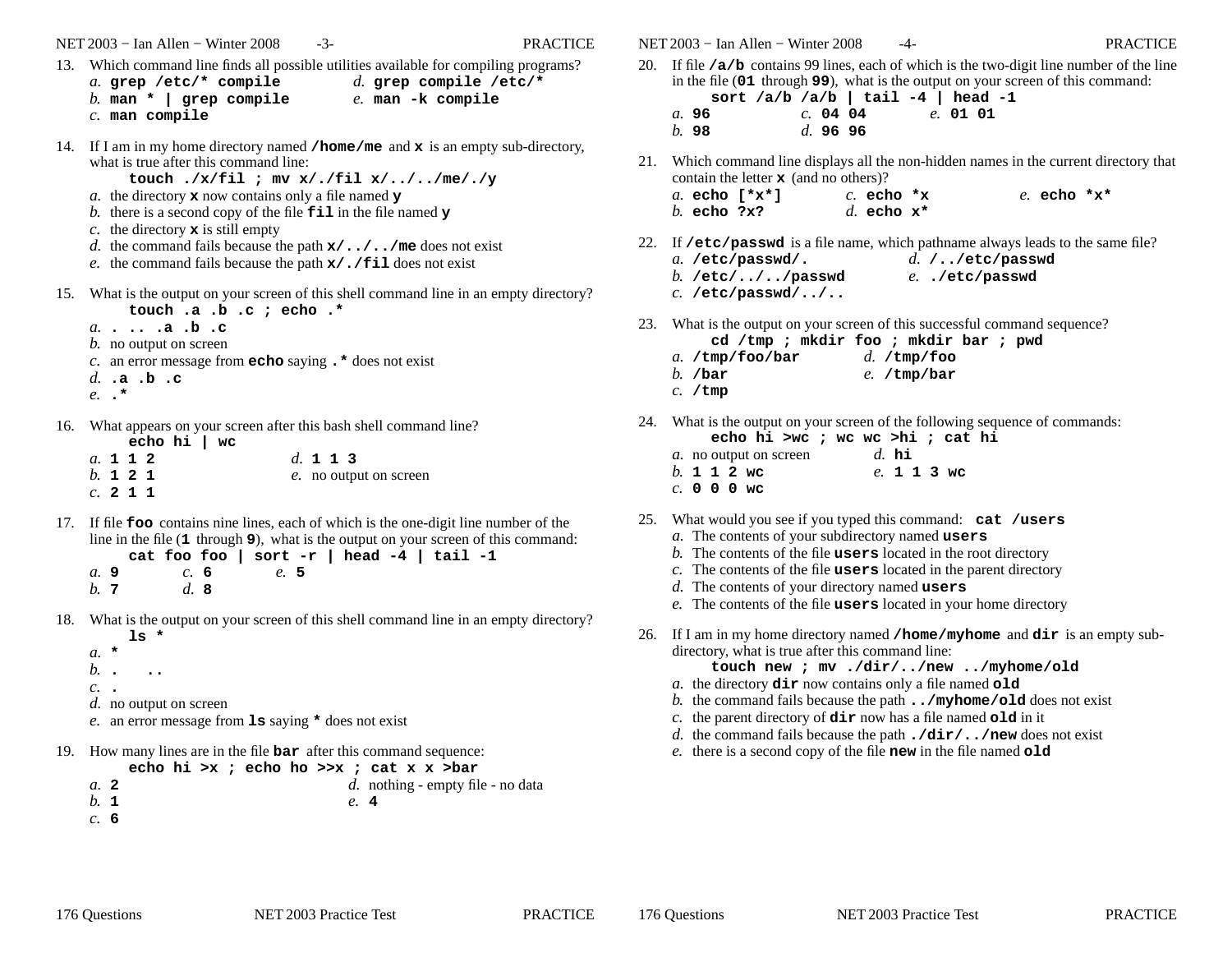NET 2003 – Ian Allen – Winter 2008 – 5- PRACTICE

- 27. How many lines are in file **out** after this command line? **echo hi >dog >out >cat**
	- *a.* **<sup>2</sup>**
	- *b.* no such file (file does not exist)
	- *c.* nothing empty file no data
	- *d.* **<sup>1</sup>**
	- *e.* **3**
- 28. Which command pipeline outputs the count of the number of pathnames (including all subdirectories) that lie under the /etc directory?
	- *d.* **dir /etc | count***a.* **ls /etc | wc** *b.* **find /etc | wc***c.* **ls /etc ; wc***e.* **man /etc ; wc**
- 29. Which of these statements is true?
	- *a.* To indicate End-of-File (no more input) to a program, type **[CONTROL]-[D]**.
	- *b.* To erase an entire line of typing, type **[ALT]-[DELETE]**.
	- *c.* Command **apropos** is an exact synonym for command **man**.
	- *d.* The **file** command creates a new, empty file in the current directory
	- *e.* To interrupt a Unix process from the keyboard, type **[CONTROL]-[D]**.
- 30. Given an existing file of yours named **/a/b/x**, what is the output on your screen of this sequence of three shell commands:
	- **echo hi >/a/b/x ; wc /a/b/x >/a/b/x ; cat /a/b/x***a.* **112/a/b/x***d.* no output on screen
	- *b.* **113/a/b/x***e.* **000/a/b/x**
	- *c.* **111/a/b/x**
- 31. What is in the file **out** after this command sequence:

| echo hi >x; echo ho >>x; cp x y >out     |                                              |
|------------------------------------------|----------------------------------------------|
| a.ho                                     | d. $\mathbf{h}$ is followed by $\mathbf{ho}$ |
| <i>b.</i> nothing - empty file - no data | e. no such file (nonexistent)                |
| $c.$ hi                                  |                                              |

- 32. If file **/a** contains 30 lines, and file **/b** contains 50 lines, then how many lines are output on your screen by this command: **cat /a | sort /b***a.* **30***d.* no lines (empty file)
	- *b.* **80***e.* **50**
	- *c.* **20**
- 33. Which of the following statements is true about this shell command line: **>/a/b/c cat /a/b/d**
	- *a.* The command **/a/b/c** sees two arguments.
	- *b.* The command **cat** sees two arguments.
	- *c.* The command is always invalid.
	- *d.* The command **cat** sees only one argument.
	- *e.* The command **/a/b/c** sees only one argument
- NET 2003 Ian Allen Winter 2008 6- PRACTICE 34. What is the output on your screen of this shell command line in an empty directory?**touch 1 2 3 .a .ab .abc ; echo [.]\*** *a.* an error message from **echo** saying **[.]\*** does not exist *b.* **[.]\*** *c.* no output on screen*d.* **.a .ab .abc** *e.* **. .. .a .ab .abc** 35. What appears on your screen after this bash shell command line?**mkdir foo ; rmdir foo | wc -c***a.* **<sup>1</sup>** *b.* no output on screen*c.* **<sup>4</sup>***d.* **3** *e.* **0**36. What is in the file **cow** after this command line: **echo a >a ; echo b >b ; mv a b >cow** *d.* nothing - empty file - no data*a.* **<sup>a</sup>** followed by **<sup>b</sup>** *b.* no such file (nonexistent)*c.* **<sup>a</sup>***e.* **b**37. If **/bin/bash** is a file name, which pathname always leads to the same file? *a.* **/bin/../bash** *b.* **/bin/bash/.** *c.* **/../bin/./bash***d.* **/bin/bin/../bash***e.* **./../bin/bash**
- 38. If file **nine** contains nine lines, each of which is the one-digit line number of the line in the file (**1** through **<sup>9</sup>**), what is the output on your screen of this command: **sort nine nine | tail -5 | head -1**
	- *a.* **<sup>7</sup>** *b.* **<sup>1</sup>***c.* **<sup>1</sup> <sup>1</sup>** *d.* **9***e.* **<sup>5</sup> <sup>5</sup>**
- 39. How many command arguments does the shell pass to this **echo** command: **echo 1 2 3 4 >5**
	- *a.* **6** *b.* **<sup>4</sup>***c.* **5** *d.* **<sup>7</sup>***e.* **3**
- 40. What is in the file **<sup>x</sup>** after this command sequence:
	- **echo foo >a ; rm b ; echo bar >>b ; cp a b >x**
	- *a.* **foo** followed by **bar** *d.* no such file (nonexistent)
	- *b.* **bar***e.* nothing - empty file - no data
	- *c.* **foo**
- 41. If directory **cow** contains only these four three-character file names: **.AA**, **.A1**, **.BB**, **.B.**, then what is the output on your screen of this command line:**echo cow/\***
	- *a.* **cow/.B.**
	- *b.* no output on screen
	- *c.* **cow/.AA cow/.A1 cow/.BB cow/.B.**
	- *d.* **cow/\***

176 Questions

*e.* **cow/.AA cow/.A1 cow/.BB**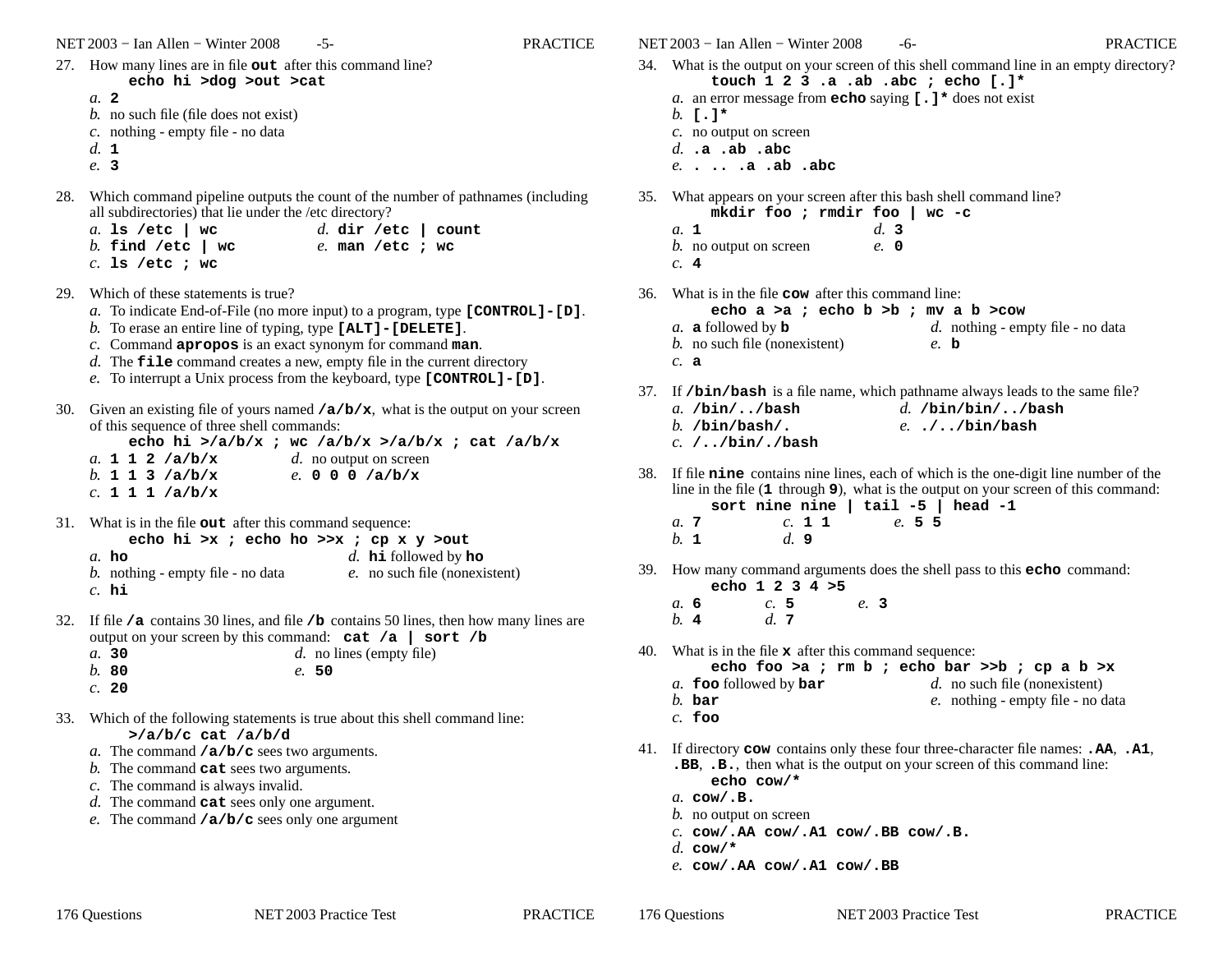- 42. If **cow** is a sub-directory that contains only the file **dog**, what happens after this command: **mv cow/dog cow/././cat**
	- *a.* the directory **cow** is now empty
	- *b.* the command fails because the name **cat** does not exist
	- *c.* there is a second copy of the file **dog** in the file named **cat**
	- *d.* the command fails because the name **cow/././cat** does not exist
	- *e.* the directory **cow** now contains only a file named **cat**
- 43. What is in file **out** after running this bash shell command line?

**echo a >out b c***a.* **<sup>b</sup> <sup>c</sup>** *b.* no output on screen*d.***a***e.* **abc**

- *c.* **echo a**
- 44. What command shows all the lines in file **/etc/group** that contain the string **idallen**?
	- *a.* **grep idallen /etc/group**
	- *b.* **cat /etc/group ; grep idallen**
	- *c.* **grep /etc/group idallen**
	- *d.* **cat /etc/group | wc idallen**
	- *e.* **grep idallen ; /etc/group**
- 45. What is in the file named **file** after this command sequence:
	- **echo a >c ; echo b >>c ; mv c d >file**
	- *a.***a** followed by **b**
	- *b.***b**
	- *c.* nothing **file** is empty no data
	- *d.* no such file (nonexistent file)
	- *e.***a**
- 46. Which of the following shell command lines displays **all** the names in the current directory that are exactly three digits long (and no others)?
	- *d.* **echo [0-9][0-9][0-9]***a.* **echo ???** *b.* **echo [3][3][3]** *c.* **echo [?][?][?]***e.* **echo [1-3][1-3][1-3]**
- 47. If file **/a** contains 40 lines, and file **/b** contains 60 lines, then how many lines are output on your screen by this command:

|        |  | sort /a /b   cat /a   cat /b |  |        |  |
|--------|--|------------------------------|--|--------|--|
| a. 40  |  | c. 200                       |  | e. 160 |  |
| b. 100 |  | d.60                         |  |        |  |

- 48. How can you ask the **bash** (Linux) shell to complete commands or file names for you?
	- *a.* Type **[CONTROL]-[ALT]-[DEL]** and the shell will present a menu of commands.
	- *b.* You can type the first part of the command or file name and press the **TAB** key.
	- *c.* Type **[CONTROL]-[D]** and the shell will present a menu of commands.
	- *d.* Type **[ALT]-[F2]** the shell will present a menu of commands.
	- *e.* You can type the first part of the command or file name and press the **ALT** key.

NET 2003 – Ian Allen – Winter 2008 – 8- PRACTICE

- 49. If file **nine** contains nine lines, each of which is the one-digit line number of the line in the file (**1** through **<sup>9</sup>**), what is the output on your screen of this command: **sort nine nine nine | tail -3 | head -1**
	- *a.* **<sup>111</sup>***c.* **<sup>777</sup>***d.* **8***e.* **<sup>7</sup>**
	- *b.* **9**
- 50. If file **ten** contains 10 lines, and file **twenty** contains 20 lines, then how many lines are output on your screen by this command: **cat twenty | sort ten***a.* no lines (no output)*d.* **60**

*e.* **30**

- *b.* **20**
- *c.* **10**
- 51. What is the output on your screen of this shell command line in an empty directory?**touch .a .b .c ; echo .??\***
	- *a.* no output on screen
	- *b.* **.a .b .c**
	- *c.* **.??\***
	- *d.* **. .. .a .b . c**
	- *e.* an error message from **echo** saying **.??\*** does not exist
- 52. If file **foo** contains ninety-nine lines, each of which is the two-digit line number of the line in the file (**01** through **<sup>99</sup>**), what is the output on your screen of this command: **sort -r foo foo | tail -4 | head -1***a.* **96 96** *b.* **04 04***c.* **98** *d.* **96***e.* **02**
- 53. Which of the following VI/VIM key sequences will move the entire line on which the cursor resides to after the line that follows it (i.e. it would move line 5 to be line6 and line 6 would become line 5)?
	- *a.* **DDP** *b.* **ddp***c.* **:dp** *d.* **ddP***e.* **DDp**
- 54. What is the output on your screen of this sequence of three shell commands:

|  |  |               | echo hi >wc ; ls wc >wc ; wc wc |  |  |  |             |  |
|--|--|---------------|---------------------------------|--|--|--|-------------|--|
|  |  |               | a. no output on screen          |  |  |  | d. 1 1 3 wc |  |
|  |  | $b. 0 0 0$ wc |                                 |  |  |  | $e. 224$ we |  |
|  |  | $c. 1 1 2$ wc |                                 |  |  |  |             |  |

55. Which command sequence below outputs only lines 5-10 of the file named **foo**?

| a. head $-10$ foo   tail $-6$ |  |
|-------------------------------|--|
| b. tail -15 foo   head -5     |  |
| $c.$ tail -10 foo   head -6   |  |
| d. head $-15$ foo   tail $-5$ |  |
| $e.$ head -5 foo   tail -10   |  |

56. If my current directory is **/usr**, which of these pathnames is equivalent to thepathname **/usr/x/y/z**?

| a. $x / . / y / z$ | d $\mathbf{x}/\mathbf{y}/\mathbf{z}$ |
|--------------------|--------------------------------------|
| b $/usr/x/y/z$     | e. $/x/y/z$                          |
| c/usr/y/z          |                                      |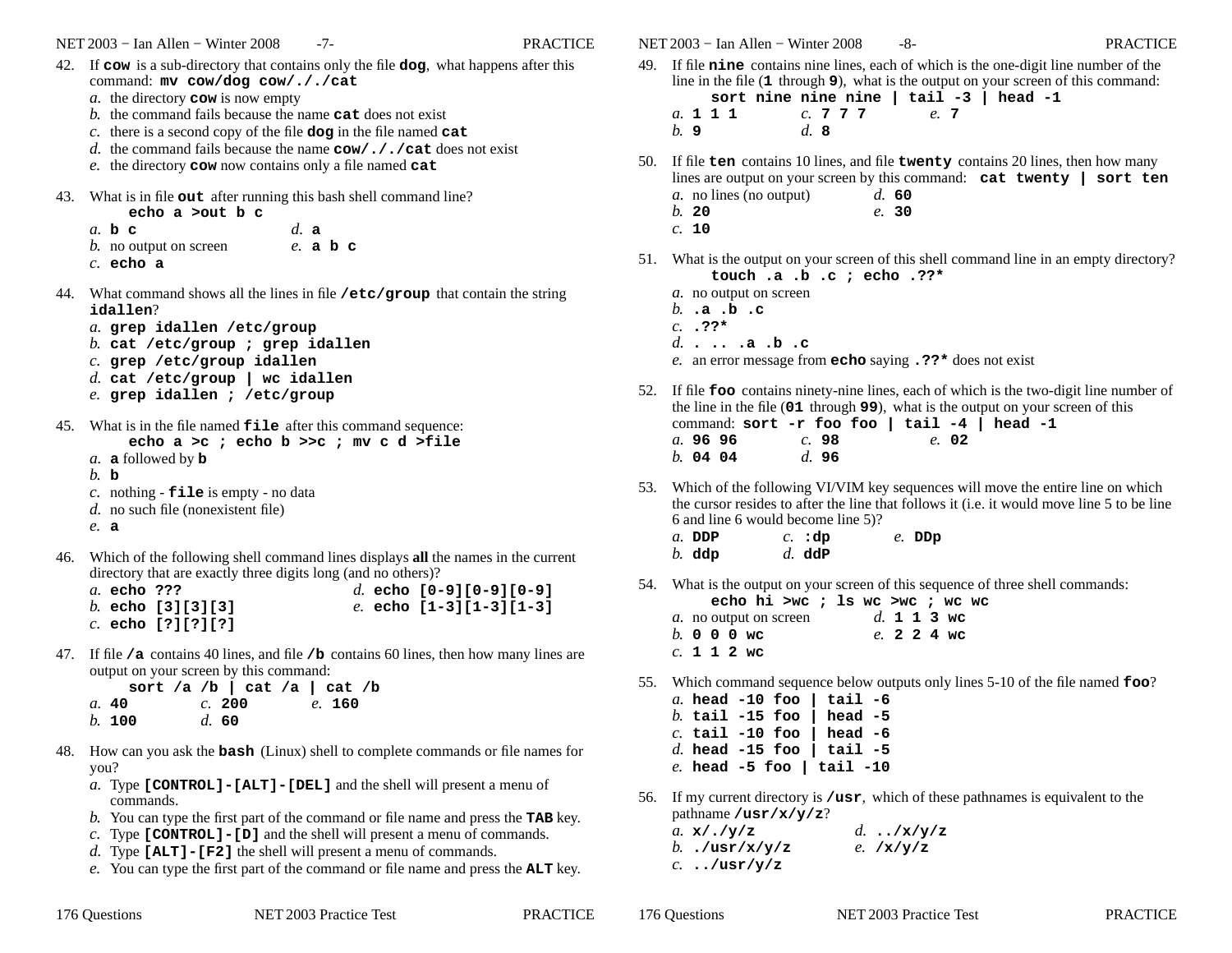NET 2003 <sup>−</sup> Ian Allen − Winter 2008 -9- PRACTICE

57. Which command line below does not show any lines from inside the file **dog**?

```
a. sort -r dog
b. tail -8 dogc. ls dogd. less dog
e. head -3 dog
```
58. If my current directory is **/home**, which of these pathnames is equivalent to thepathname **/home/a/b/c**?

| a/home/b/c                   | d/home/a/b/c |
|------------------------------|--------------|
| b. $\mathbf{a}/\mathbf{b}/c$ | e. $/a/b/c$  |
| $c. \ldots/a/b/c$            |              |

59. If file **nine** contains nine lines, each of which is the one-digit line number of the line in the file (1 through 9), what is the output on your screen of this command:<br>**sort nine nine** | tail -4 | head -1

|        |  |        |  | sort nine nine $ $ tail $-4$ $ $ head |  |  |
|--------|--|--------|--|---------------------------------------|--|--|
| a. 6 6 |  | c. 44  |  | e.6                                   |  |  |
| b.8    |  | d. 1 1 |  |                                       |  |  |

- 60. Which command pipeline outputs the count of the number of userids containing the string **allen** that are currently logged in?
	- *a.* **who | wc allen | grep** *b.* **who | grep allen | wc**allen wc *c.* **who | grep | allen wc** $wc$  | who *d.* **grep allen | wc | who***e.* **grep allen | who | wc**
- 61. Which command line takes the list of users currently logged in to the machine and displays just the one line containing the userid that sorts first in the alphabet?*a.* **sort who | tail -1**
	- *b.* **sort | who | head -1***c.* **who | sort -r | tail -1**
	- *d.* **head -1 who | sort**
	- *e.* **head -1 sort who**
- 62. How can you ask the **bash** (Linux) shell to complete commands or file names for you?
	- *a.* You can type the first part of the command or file name and press the **ALT** key.
	- *b.* Type **[CONTROL]-[D]** and the shell will present a menu of commands.
	- *c.* Push key **F1** and the system will present a menu of commands.
	- *d.* You can type the first part of the command or file name and press the **TAB** key.
	- *e.* Type **[CONTROL]-[C]** and the shell will present a menu of commands.
- 63. What is the output on your screen of this shell command line in an empty directory?**echo ?**
	- *a.* **.**
	- *b.* **..**
	- *c.* **?**
	- *d.* an error message from **echo** saying **?** does not exist
	- *e.* no output on screen

NET 2003 <sup>−</sup> Ian Allen − Winter 2008 -10- PRACTICE

- 64. In an empty directory, what appears on your screen after this bash command line? **touch a ; ls >wc -l**
	- *d.* no output on screen*a.* **<sup>1</sup>** *b.* **<sup>2</sup>***e.* **0**
	- *c.* **3**
- 65. In an empty directory, how many words are in file **cow** after this **bash** shell command line? **touch dog dog cat ; ls >cow**

$$
a. \ 1 \qquad \qquad d. \ 3
$$

 *b.* **<sup>4</sup>***e.* no output (empty file)

$$
c. 2
$$

66. What appears on your screen after this bash shell command line?

**echo hi >a ; cat a | wc -c***a.* no output on screen*b.* **<sup>4</sup>** *c.* **3***d.* **<sup>1</sup>***e.* **<sup>2</sup>**

- 67. If my current directory is **/bin**, which of these pathnames is equivalent to the filename **/bin/ls**?
	- *a.* **ls/.** *b.* **./bin/ls** *c.* **../../bin/ls***d.* **../bin/ls/.***e.* **/root/bin/ls**
- 68. Which of these command sequences will make file **out** contain all of the content of file **in1** followed by all of the content of file **in2**?
	- *a.* **echo in1 in2 >out**
	- *b.* **cp in1 >out in2 >out**
	- *c.* **mv in1 in2 >out**
	- *d.* **cp in1 in2 >out**
	- *e.* **cat in1 in2 >out**
- 69. What command shows all the lines in file **foo** that contain the string **group**?

| a. grep foo group     | d. grep group foo       |
|-----------------------|-------------------------|
| b. cat foo   wc group | e. cat foo ; grep group |
| $c.$ grep group ; foo |                         |

70. If file **foo** contains nine lines, each of which is the one-digit line number of the line in the file, (**1** through **<sup>9</sup>**), what is the output on your screen of this command: **cat foo foo | sort | tail -4 | head -1**

|              | cat foo foo   sort   tail |               |
|--------------|---------------------------|---------------|
| a. 6         |                           | $d_{\cdot}$ 1 |
| <i>b</i> . 8 |                           | e. 4          |
|              | c. no output on screen    |               |

71. Which command shows the name of the current computer:

| a. hostname | $c$ . w |          | $e.$ ifconfig |
|-------------|---------|----------|---------------|
| $b.$ du     |         | $d.$ who |               |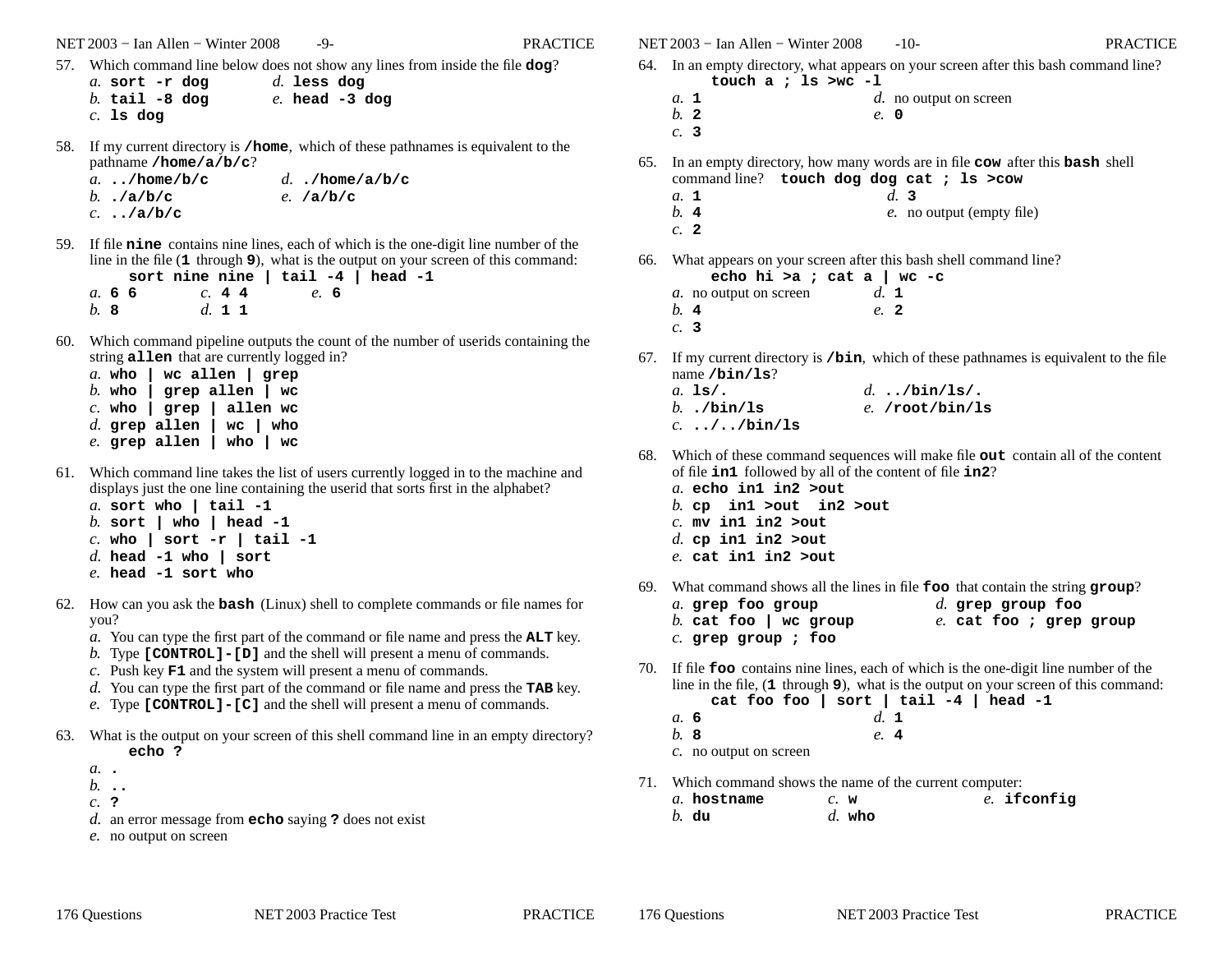NET 2003 <sup>−</sup> Ian Allen − Winter 2008 -11- PRACTICE

- 72. Which of the following shell command lines displays only the names in the current directory that are exactly three alphabetic letters long?
	- *a.* **echo [a-zA-Z][a-zA-Z][a-zA-Z]***b.* **echo [?][?][?]***c.* **echo \*\*\****d.* **echo [0-3][0-3][0-3]**
	-
	- *e.* **echo ???**
- 73. If directory **/dir** contains these three four-character file names: **.123**, **.124**, **.???**, then what is the output on your screen of the following command line:**echo /dir/????**
	- *a.* **/dir/.123 /dir/.124 /dir/.???**
	- *b.* **echo: /dir/????: No such file or directory**
	- *c.* **/dir/????**
	- *d.* **/dir/.123 /dir/.124**
	- *e.* no output on screen
- 74. What would you see if you typed this command: **cat /foo**
	- *a.* The contents of your directory named **foo**
	- *b.* The contents of the file **foo** located in the root directory
	- *c.* The contents of the file **foo** located in the parent directory
	- *d.* The contents of your subdirectory named **foo**
	- *e.* The contents of the file **foo** located in your home directory
- 75. What is true about this bash shell command line?
	- **date >ls ; ls -ls ls >wc**
	- *a.* The **wc** command counts the output of the **ls** command.
	- *b.* The shell finds and executes three different commands.
	- *c.* The file **wc** has one line in it.
	- *d.* The **ls** command receives the output of **date** on standard input.
	- *e.* The **ls** command is executed more than once.
- 76. If directory **/a/b** contains these four three-character file names: **.aa**, **.ab**, **.a?**, **.a\***, then what is the output on your screen of the following **bash** shell command line: **echo /a/b/???**
	- *a.* no output on screen
	- *b.* **/a/b/.aa /a/b/.ab**
	- *c.* **/a/b/.a?**
	- *d.* **/a/b/???**
	- *e.* **/a/b/.aa /a/b/.ab /a/b/.a? /a/b/.a\***
- 77. In an empty directory, how many arguments are passed to the **cat** command in this **bash** command line? **date >a1 ; touch a2 ba ca ; cat a\***
	- *a.* **<sup>4</sup>** *b.* none*c.* **<sup>2</sup>** *d.* **<sup>1</sup>***e.* **3**

NET 2003 <sup>−</sup> Ian Allen − Winter 2008 -12- PRACTICE

- 78. How many lines are in the file **out** after this command sequence: **echo hi >out ; echo ho >out ; cat out out >out**
	- *a.* **<sup>1</sup>** *b.* **6** *c.* nothing - empty file - no data*d.* **<sup>2</sup>***e.* **3**
- 79. Which command pipeline outputs the count of the number of pathnames that lie under the current directory and recursively under all its subdirectories?
	- *a.* **file . | wc** *b.* **dir / | wc** *c.* **find . | wc***d.* **ls . | wc***e.* **ls / | wc**
- 80. What command shows all the lines in file **foo** that contain the string **bar**?
	- *a.* **grep bar >foo** *b.* **grep cat foo bar***c.* **grep bar foo***d.* **grep foo bar***e.* **cat foo > grep bar**
- 81. If you type the command **echo 'missing quote** which of the following key sequences will interrupt it and take you immediatelyback to the command prompt?*e.* **[CTRL-D]**
	- *c.* **[CTRL-C]***a.* **[CTRL-R]** *b.* **[CTRL-U]***d.* **[CTRL-L]**
- 82. What appears on your screen after this command line?
	- **mkdir xx ; rmdir xx | wc -c***a.* **0** *b.* **<sup>2</sup>** *c.* **<sup>1</sup>***d.* **3***e.* no output on screen
- 83. Given an existing file of yours named **wc**, what is the output on your screen of this sequence of three shell commands:
	- **echo hi >wc ; sort wc >wc ; cat wc***d.* **224wc**
	- *a.* no output on screen*b.* **112wc** *c.* **000wc***e.* **113wc**
- 84. How do I change "foo" to "bar" on lines 25 to 30 in the **vim** editor?
	- *a.* **:25,30s/foo/bar/**
	- *b.* **:25,30 change "foo" "bar"**
	- *c.* **:25-30 change "foo","bar"**
	- *d.* **:25s/foo/bar/\*5**
	- *e.* **:25c foo bar \*5**
- 85. In an empty directory, how many arguments are passed to the **rm** command in this **bash** command line? **date >a1 ; touch a2 ba ca >all ; rm a\***

*e.* **<sup>2</sup>**

*a.* **<sup>4</sup>** *b.* **3***c.* **<sup>1</sup>***d.* none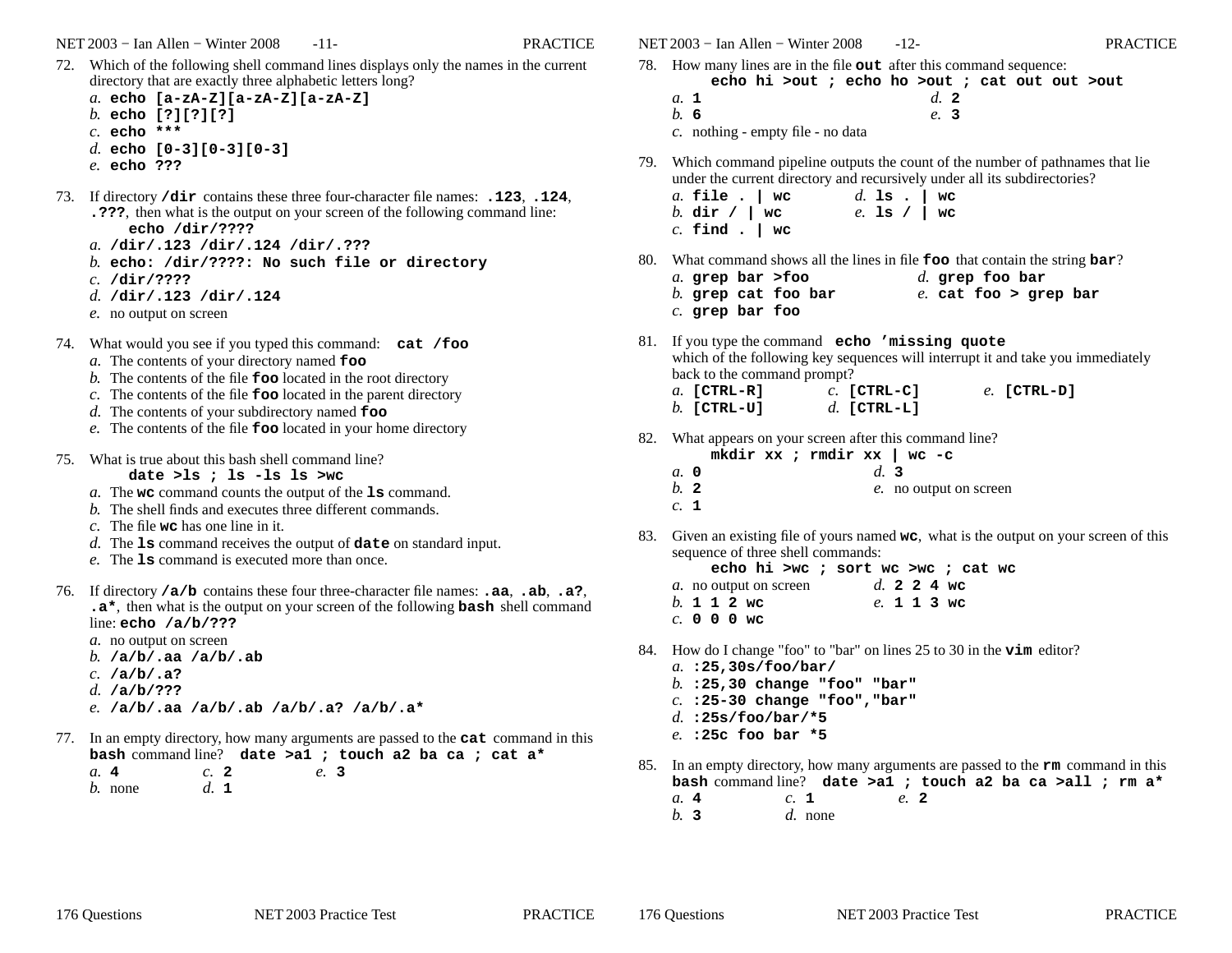NET 2003 <sup>−</sup> Ian Allen − Winter 2008 -13- PRACTICE86. What is the output on your screen of this successful command line? **cd /home/myhome ; mkdir foo ; mkdir bar ; pwd***a.* **/home/myhome/foo/bar***b.* **/bar** *c.* **/home/myhome/foo***d.* **/home/myhome/bar***e.* **/home/myhome**87. If file **foo** contains nine lines, each of which is the one-digit line number of the line in the file (**1** through **<sup>9</sup>**), what is the output on your screen of this command: **cat foo foo | cat | tail -5 | head -1***a.* **<sup>7</sup>** *b.* **8***c.* **5** *d.* **9***e.* **6**88. How many lines are in the file **out** after this command sequence: **echo hi >x ; echo ho >>x ; cat x x x >out***a.* nothing - empty file - no data*b.* **6** *c.* **3***d.* **<sup>2</sup>** *e.* **<sup>1</sup>**89. Which of these command sequences will make file **foo** contain all of the content of file **<sup>a</sup>** followed by all of the content of file **<sup>b</sup>**? *a.* **echo a b >foo***b.* **mv a b >foo** *c.* **cp a >foo ; cp b >>foo***d.* **cp a b >foo** *e.* **cat a >foo ; cat b >>foo**90. What text is output by this **bash** shell command sequence: **echo cow >foo ; echo dog | head -1 foo***a.* **dog** followed by **cow** *b.* **cow** *c.* **cow** followed by **dog** *d.* **foo** *e.* **dog**91. What appears on your screen after this command line?**echo hi >ls ; cat ls >wc***a.* no output on screen*b.* **113** *c.* **<sup>112</sup>***d.* **hi** *e.* **ls**92. What is the output on your screen of this shell command line in an empty directory?**cat \*** *a.* no output on screen *b.* an error message from **cat** saying **\*** does not exist *c.* **.**

- *d.***. ..**
- *e.* **\***

**echo bat >one ; echo sky | head -2 one***a.* **sky** followed by **bat** *b.* **sky** *c.* **bat** followed by **sky** *d.* an error message*e.* **bat**94. Which command line finds all possible utilities available for compiling programs? *a.* **man \* | grep compile***b.* **apropos compile** *c.* **grep compile /etc/\****d.* **grep /etc/\* compile***e.* **man compile**95. If file **twenty** contains 20 lines, and file **thirty** contains 30 lines, then howmany lines are output on your screen by this command:**tail twenty | cat thirty***a.* **30** *b.* **40** *c.* no output on screen*d.* **20** *e.* **50**96. Which of these statements is true? *a.* You can only login to Unix once per userid; you cannot be logged in to the samemachine twice. *b.* Unix commands must be entered in lower-case letters. *c.* To indicate End-of-File (no more input), type [CONTROL]-[E]. *d.* Unix commands can be entered in upper-case or lower-case letters; they areequivalent. *e.* To erase an entire line of typing, type [CONTROL]-[E]. 97. What appears on your screen after this bash shell command line?**echo hi >a ; echo a | wc -c***a.* **<sup>2</sup>** *b.* no output on screen*c.* **<sup>4</sup>***d.* **<sup>1</sup>** *e.* **3**98. If you type the command **grep pattern** which of the following key sequences will send an EOF and take you immediatelyback to the command prompt? *c.* **[CTRL-C]***a.* **[CTRL-R]** *b.* **[CTRL-D]** *d.* **[CTRL-L]***e.* **[CTRL-U]**99. What is the output on your screen of this shell command line in an empty directory?**touch .1 .2 .3 4 5 6 ; echo .\*** *a.* an error message from **echo** saying **.\*** does not exist *b.* **.1 .2 .3 4 5 6***c.* **456***d.* **.\****e.* **. .. .1 .2 .3**

NET 2003 <sup>−</sup> Ian Allen − Winter 2008 -14- PRACTICE

93. What is the output on your screen of this command sequence:

176 Questions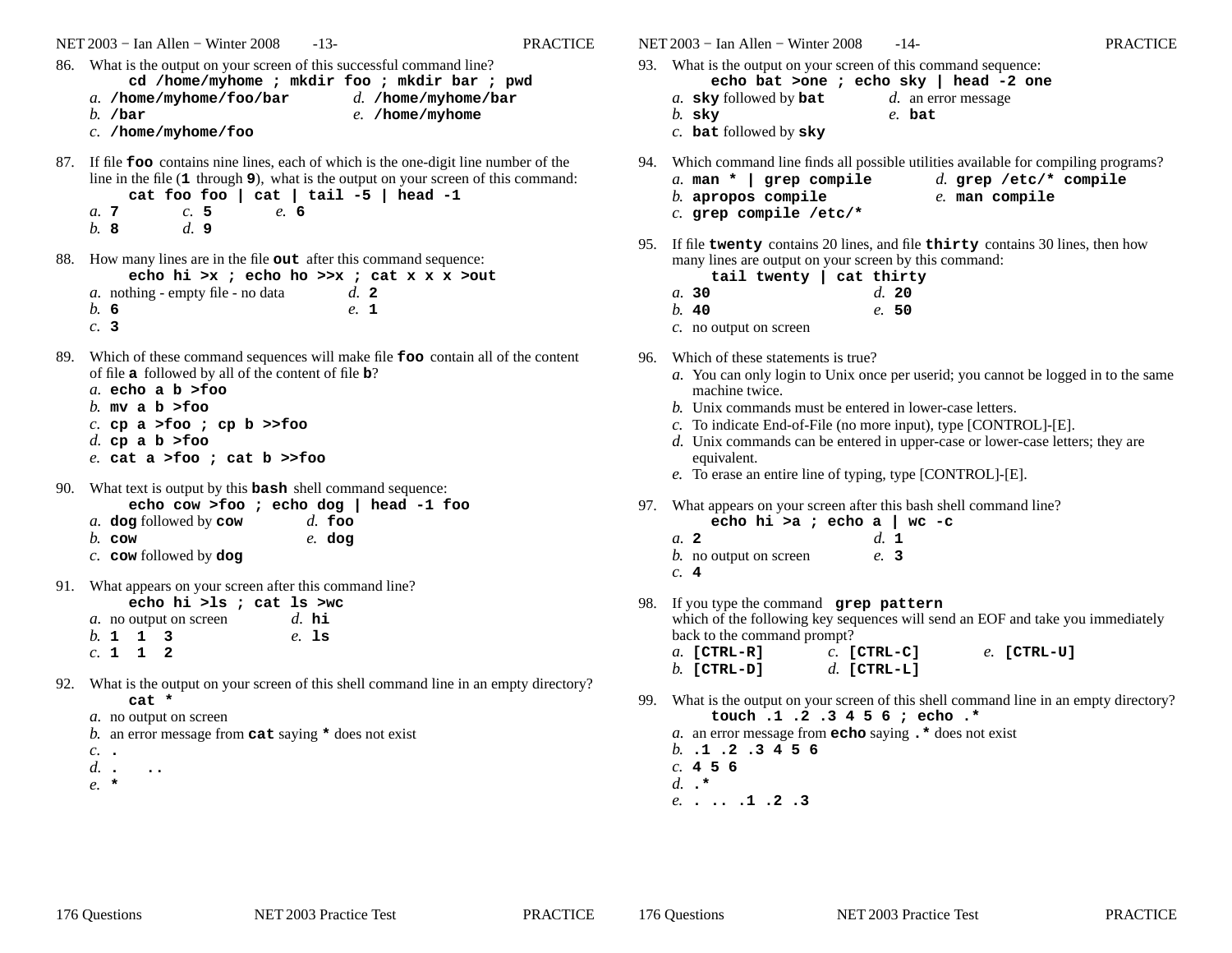NET 2003 <sup>−</sup> Ian Allen − Winter 2008 -15- PRACTICE

100. What appears on your screen after this bash shell command line?

**echo hi >a ; cp a b | wc -c***a.* **0** *b.* **3** *c.* no output on screen*d.* **<sup>1</sup>***e.* **<sup>2</sup>**

- 101. Which of these commands always returns you to your account home directory?
	- *a.* **cd***d.* **cd home**
	- *b.* **cd ..***e.* **cd /home**
	- *c.* **cd /home/..**
- 102. What would you see if you typed this command: **cat /users**
	- *a.* The contents of your directory named **users**
	- *b.* The contents of your subdirectory named **users**
	- *c.* The contents of the file **users** located in the parent directory
	- *d.* The contents of the file **users** located in your home directory

*e.* **<sup>1</sup>**

- *e.* The contents of the file **users** located in the root directory
- 103. In an empty directory, how many arguments are passed to the **wc** command in this command line? **date >o1 ; touch a1 b2 out >o1 ; wc o\***
	- *a.* **5** *b.* **<sup>4</sup>***c.* **3***d.* **<sup>2</sup>**
- 104. What appears on your screen after this bash shell command line?

|                | echo hi >a ; 1s a   wc -c |  |  |  |      |                        |  |
|----------------|---------------------------|--|--|--|------|------------------------|--|
| a. 3           |                           |  |  |  |      | d. no output on screen |  |
| b <sub>2</sub> |                           |  |  |  | e. 4 |                        |  |
| $c. \perp$     |                           |  |  |  |      |                        |  |

105. If my current directory is **/home**, which of these pathnames is equivalent to thepathname **/home/a/b/c**?

| a/home/b/c        | $d.$ /a/b/c  |
|-------------------|--------------|
| b $/home/a/b/c$   | e/home/a/b/c |
| $c. \ldots/a/b/c$ |              |

- 106. If you type the command **sort verybigfile >out** which of the following key sequences will interrupt it and take you immediatelyback to the command prompt?
	- *c.* **[CTRL-C]***a.* **[CTRL-U]** *b.* **[CTRL-R]** *d.* **[CTRL-D]***e.* **[CTRL-L]**
- 107. What is in file **two** after running this command line?
	- **echo one >two three four**
	- *d.* **echo one***a.* **three four** *b.* **one three four***e.* empty file (no data)
	- *c.* **one**

NET 2003 <sup>−</sup> Ian Allen − Winter 2008 -16- PRACTICE

- 108. If **/bin/bash** is a file name, which pathname always leads to the same file?
	- *a.* **/../../bin/bash***d.* **/bin/bash/.**
	- *b.* **./bin/bash***e.* **/bin/bash/..**
	- *c.* **/bin/../bash**
- 109. Which of the command lines below can generate a non-empty file?
	- *a.* **head -1 file >file**
	- *b.* **ls -l file >file**
	- *c.* **sort -r file >file**
	- *d.* **cat file >file**
	- *e.* **grep pattern file >file**
- 110. What command shows all the lines in file **/etc/group** that contain the string **idallen**?
	- *a.* **grep /etc/group idallen**
	- *b.* **cat /etc/group > grep idallen**
	- *c.* **grep idallen >/etc/group**
	- *d.* **grep idallen /etc/group**
	- *e.* **cat /etc/group | wc idallen**
- 111. If file **/a** contains 20 lines, and file **/b** contains 30 lines, then how many lines are in file **/c** after this sequence of shell commands:
	- **sort /a /b >/c ; cat /a >>/b ; sort /c /b /a >/c***a.* **120***d.* **70**
	- *b.* **80***e.* **50**
	- *c.* no lines (empty file)
- 112. If my current directory is **/etc**, which of these pathnames is equivalent to the filename **/etc/passwd**?

| a. /passwd     | $d.$ /etc/passwd/. |
|----------------|--------------------|
| $b.$ . /passwd | e/etc/passwd       |
| $c.$ /passwd   |                    |

113. If file **<sup>x</sup>** contains 10 lines, and file **<sup>y</sup>** contains 20 lines, then how many lines are in file **cat** after this command line:

**sort x y >z ; tail -5 x >x ; sort x y z >cat***a.* no lines (empty file)*b.* **40***d.* **60***e.* **55**

- *c.* **50**
- 114. If file **<sup>a</sup>** contains 20 lines, and file **<sup>b</sup>** contains 30 lines, then how many lines are in file **out** after this sequence of **bash** shell commands:

**cat a b >c ; head c >c ; sort a b c >out**

- *a.* no lines (empty file)*d.* **30***e.* **60**
- *b.* **100***c.* **50**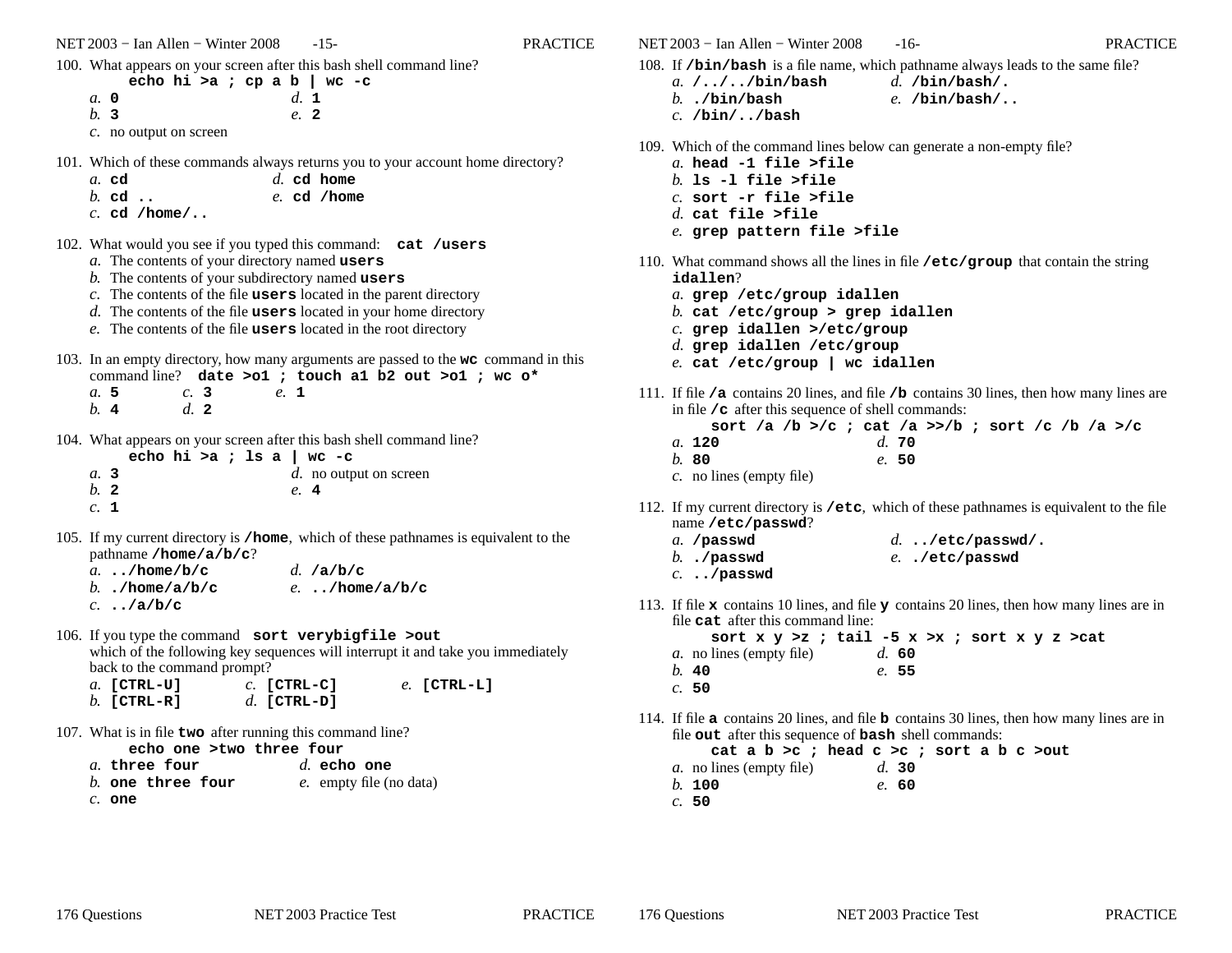NET 2003 <sup>−</sup> Ian Allen − Winter 2008 -17- PRACTICE

- 115. If file **foo** contains nine lines, each of which is the one-digit line number of the line in the file (**1** through **<sup>9</sup>**), what is the output on your screen of this command: **cat foo foo | sort -r | head -5 | tail -1**
	- *a.* **<sup>7</sup>** *b.* **5***c.* **8** *d.* **9***e.* **6**
- 116. What is the output on your screen of this sequence of three shell commands:

|  |  | echo $x > abc$ ; $ls > abc$ abc ; wc abc |  |  |              |  |                        |
|--|--|------------------------------------------|--|--|--------------|--|------------------------|
|  |  | a. 1 1 2 abc                             |  |  |              |  | d. no output on screen |
|  |  | $h$ , 0 0 0 abc                          |  |  | e. 1 1 4 abc |  |                        |
|  |  | c. 1 1 3 abc                             |  |  |              |  |                        |

117. What appears on your screen after this bash shell command line?**echo cow | wc***a.*

|          |  | <i>a</i> . no output on screen |          | d. 1 1 3 |  |
|----------|--|--------------------------------|----------|----------|--|
| b. 1 1 4 |  |                                | e. 1 3 1 |          |  |
| c. 311   |  |                                |          |          |  |

118. What is in file **out** after running this **bash** shell command line?

| echo $2 \times 3$ $>$ out $3 \times 0$ |          |
|----------------------------------------|----------|
| a. 2330                                | d. 2 3 0 |
| $h.$ 2 3 > out 3 0                     | e. 2 3   |
| c. no output (empty file)              |          |

- 119. If you type the command **sleep 60** which of the following key sequences will interrupt it and take you immediatelyback to the command prompt?
	- *c.* **[CTRL-C]***a.* **[CTRL-R]** *b.* **[CTRL-D]** *d.* **[CTRL-L]***e.* **[CTRL-U]**
- 120. If **foo** is a sub-directory that contains only the file **single**, what happens after this command: **mv ./foo/single foo/../double**
	- *a.* there is a second copy of the file **single** in the file named **double**
	- *b.* the directory **foo** now contains only a file named **double**
	- *c.* the command fails because the name **foo/../double** does not exist
	- *d.* the command fails because the name **double** does not exist
	- *e.* the directory **foo** is now empty
- 121. What is the output on your screen of this shell command line in an empty directory?**touch .12 .345 .6789 ; echo .??\***
	- *a.* **.12 .345 .6789**
	- *b.* an error message from **echo** saying **.??\*** does not exist
	- *c.* no output on screen
	- *d.* **.??\***
	- *e.* **. .. .12 .345 .6789**

NET 2003 <sup>−</sup> Ian Allen − Winter 2008 -18- PRACTICE

- 122. What appears on your screen after this bash shell command line?
	- **echo hi | wc -c***a.* **3** *b.* no output on screen*c.* **0***d.* **<sup>2</sup>***e.* **<sup>1</sup>**
- 123. If you type the command **head** which of the following key sequences will send an EOF and take you immediatelyback to the command prompt? *c.* **[CTRL-R]***a.* **[CTRL-L]** *b.* **[CTRL-D]** *d.* **[CTRL-C]***e.* **[CTRL-U]**
- 124. Which of these command lines will make file **cow** contain all of the content of file **one** followed by all of the content of file **two**?
	- *a.* **cat one two >cow**
	- *b.* **cp one >cow two >cow**
	- *c.* **mv one two >cow**
	- *d.* **echo one two >cow**
	- *e.* **cp one two >cow**
- 125. Given an existing file of yours named **/a/x**, what is the output on your screen of this sequence of three shell commands:
	- **echo hi >/a/x ; sort /a/x >/a/x ; wc /a/x***a.* **113/a/x** *b.* **000/a/x** *c.* **224/a/x***d.* **112/a/x***e.* no output on screen
- 126. What is in file **cow** after running this **bash** shell command line? **echo one two >cow three**

| cum vill cwo room uilled  |                   |
|---------------------------|-------------------|
| a. no output (empty file) | $d.$ echo one two |
| $b$ . one two three       | e. one two        |
| $c.$ one two cow three    |                   |

- 127. How many lines are in the file **out** after this command sequence:
	- **echo hi >x ; echo ho >x ; cat x x x >out**
	- *a.* **3** *b.* **<sup>1</sup>***d.* **<sup>2</sup>***e.* nothing - empty file - no data
	- *c.* **6**
- 128. Which command line displays the contents of the Unix **passwd** file one page at a time?
	- *a.* **/etc/passwd | less**
	- *b.* **cat less | /etc/passwd**
	- *c.* **cat /etc/passwd less**
	- *d.* **/etc/passwd cat less***e.* **less /etc/passwd**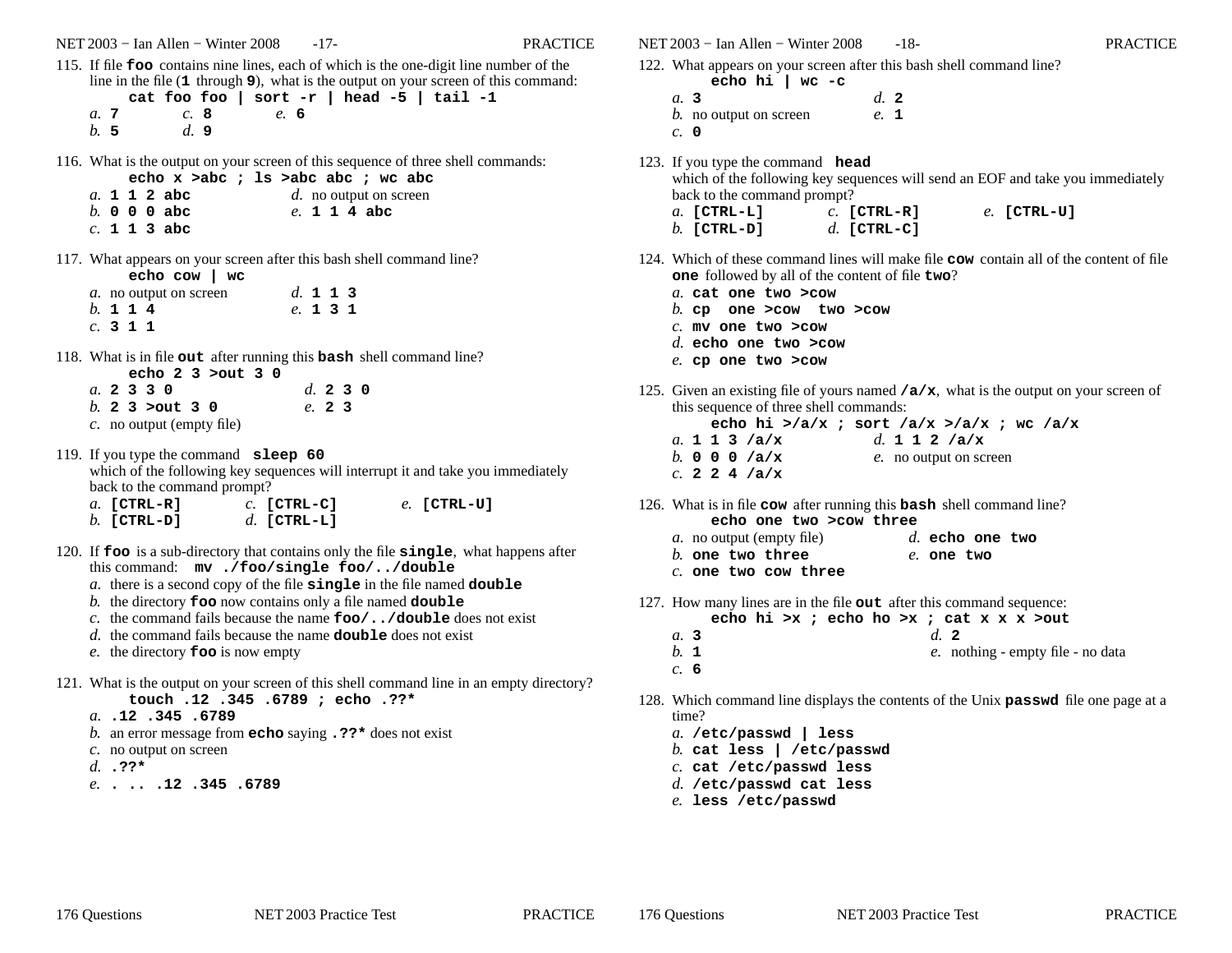NET 2003 <sup>−</sup> Ian Allen − Winter 2008 -19- PRACTICE129. Which of the following statements is true about this shell command line: **>bar zoom bar haven** *a.* The command **bar** sees only two arguments *b.* The command **zoom** sees three arguments. *c.* The command **zoom** sees two arguments. *d.* The command **bar** sees three arguments. *e.* Error: The command name is missing from the command line. 130. If file **nine** contains nine lines, each of which is the one-digit line number of the line in the file (**1** through **<sup>9</sup>**), what is the output on your screen of this command: **cat nine nine | sort -r | head -4 | tail -1***a.* **9** *b.* **6***c.* **<sup>7</sup>** *d.* **8***e.* **5**131. What is the output on your screen of this successful command sequence?**cd /home/foo ; touch dir ; mkdir bar ; pwd** *d.* **/home/foo/dir/bar***a.* **/home/foo** *b.* **/home/foo/dir** *c.* **/home/foo/bar***e.* **/bar**132. In an empty directory, how many arguments are passed to the **cat** command in this **bash** command line? **touch a1 a2 ac ba .a ; cat a\*** *a.* **<sup>1</sup>** *b.* **<sup>2</sup>***c.* **3** *d.* **<sup>4</sup>***e.* none133. How many command arguments does the shell pass to this **echo** command: **echo one two three >four five***d.* Two arguments. *a.* Six arguments. *b.* Four arguments. *c.* Three arguments. *e.* Five arguments. 134. If my current working directory is **/home**, and my home directory is **/home/xx**, which of the of the following commands copies the Unix password file into my home directory under the name **foo**? *a.* **cp xx/../../etc/passwd xx/foo** *b.* **cp xx/../etc/passwd ../home/xx/foo***c.* **cp ../../etc/passwd /xx/foo** *d.* **cp ../home/xx/../etc/passwd ./xx/./foo***e.* **cp ../etc/passwd ../xx/foo**135. What is the output on your screen of this successful command sequence?**cd /home/dir ; mkdir one ; mkdir two ; pwd** *d.* **/home/dir/one/two***a.* **/home/dir** *b.* **/home/dir/one***c.* **/two***e.* **/home/dir/two**

NET 2003 <sup>−</sup> Ian Allen − Winter 2008 -20- PRACTICE

136. In an empty directory, what appears on your screen after this bash command line?

- **touch a ; ls | wc -l**
- *d.* **3***a.* **0***b.* **<sup>2</sup>**
- *e.* no output on screen
- *c.* **<sup>1</sup>**
- 137. In an empty directory, how many words are in file **out** after this bash shell command line? **touch a ; ls >out**
	- *d.* no output (empty file)
	- *b.* **<sup>2</sup>**
	- *c.* **<sup>4</sup>**

*a.* **<sup>1</sup>**

138. If file **<sup>x</sup>** contains 10 lines, and file **<sup>y</sup>** contains 20 lines, then how many lines are in file **cat** after this sequence of **bash** shell commands:

*e.* **3**

**sort x y >z ; tail -5 y >y ; sort x y z >cat**

- *a.* **40***d.* no lines (empty file)
- *b.* **60***e.* **50**
- *c.* **45**
- 139. What is the output on your screen of this shell command line in an empty directory?**touch a .a bc .bc def ; echo [ab]\***
	- *a.* an error message from **echo** saying **[ab]\*** does not exist
	- *b.* **[ab]\***
	- *c.* **<sup>a</sup> bc**
	- *d.* no output on screen
	- *e.* **<sup>a</sup> .a bc .bc**
- 140. What is the output on your screen of this shell command line in an empty directory?**touch 1 2 3 .a .b .c ; echo .??\***
	- *a.* **. .. .a .b .c** *b.* **.??\****c.* an error message from **echo** saying **.??\*** does not exist
	- *d.* **. .. <sup>1</sup> <sup>2</sup> <sup>3</sup> .a .b .c**
	- *e.* **.a .b .c**
- 141. Which command sequence below outputs only lines 10-15 of the Unix password file?
	- *a.* **tail -15 /etc/passwd | head -10**tail -5 /etc/passwd *b.* **head -15 /etc/passwd | tail -5 /etc/passwd**head -15 /etc/passwd *c.* **tail -10 /etc/passwd | head -15 /etc/passwd** *d.* **head -10 /etc/passwd | tail -15 /etc/passwd***e.* **head -15 /etc/passwd | tail -6**
- 142. What appears on your screen after this sequence of commands: **echo one >x ; cp x y ; echo two >>y ; sort x >y ; cat y***a.* **one**
	- *b.* **two** followed by **one**
	- *c.* **one** followed by **two**
	- *d.* empty file no output on the screen
	- *e.* **two**
- -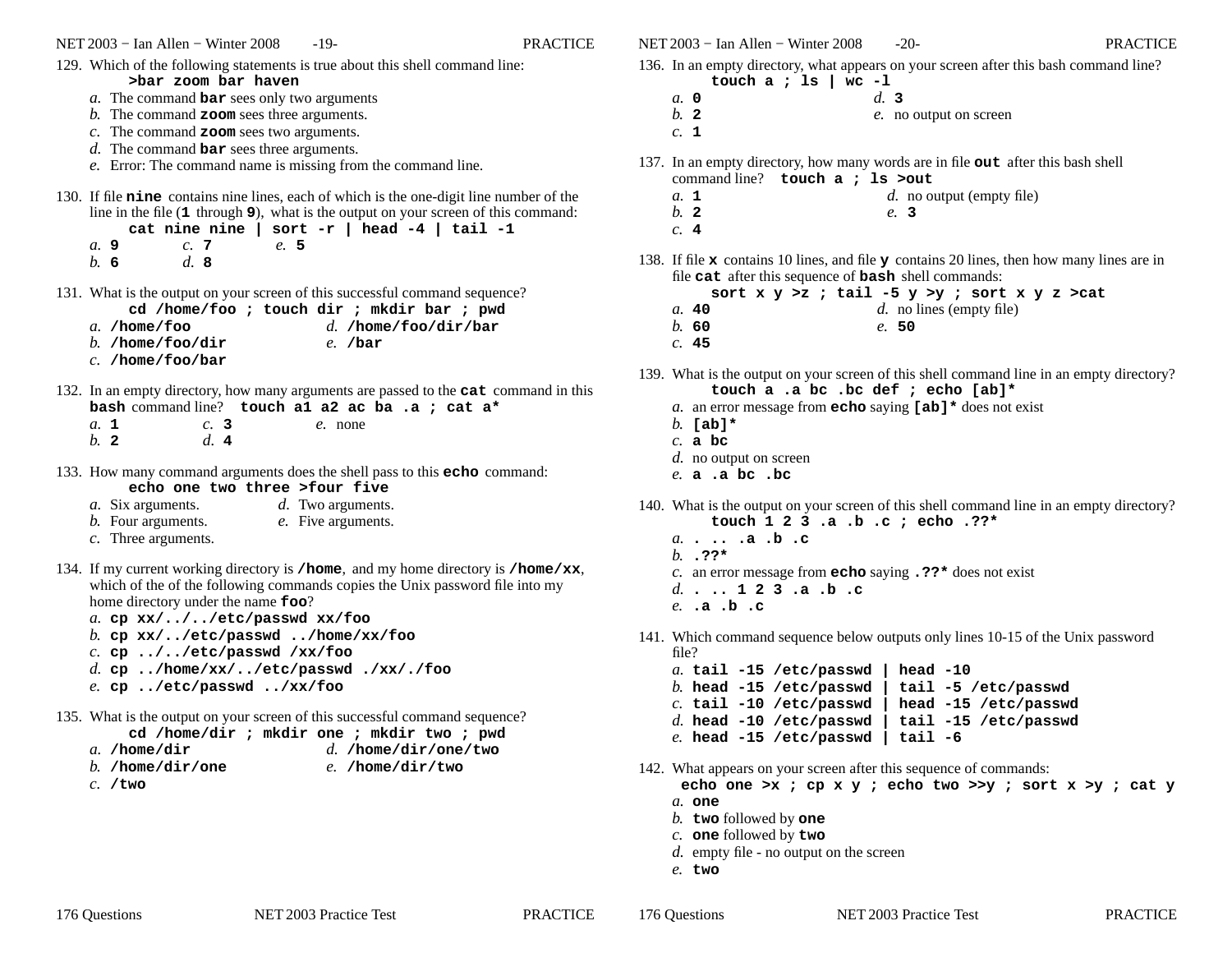NET 2003 <sup>−</sup> Ian Allen − Winter 2008 -21- PRACTICE

143. What appears on your screen after this bash shell command line?

|     | echo hi >a ; ls a > wc         |      |          |  |
|-----|--------------------------------|------|----------|--|
|     | a. 1 1 3                       |      | d. 1 1 2 |  |
|     | <i>b</i> . no output on screen | e. 2 |          |  |
| c.3 |                                |      |          |  |

144. If file **nine** contains nine lines, each of which is the one-digit line number of the line in the file (**1** through **<sup>9</sup>**), what is the output on your screen of this command: **sort nine nine nine | tail -3 | head -1**

| a. 8     |  |  | C. 7         |  |  | e. 9 |  |
|----------|--|--|--------------|--|--|------|--|
| b. 1 1 1 |  |  | d. $7\,7\,7$ |  |  |      |  |

145. What is the output on your screen of this sequence of this command sequence: **echo hi >hi ; head hi >hi ; wc hi**

|  |  | a. 1 1 2 hi    | d. no output on screen |
|--|--|----------------|------------------------|
|  |  | $b. 2 2 4 h$ i | e. 1 1 3 hi            |
|  |  | $c.$ 000 hi    |                        |

146. What is the output on your screen of this shell command line in an empty directory?**touch .a .b .c ; echo [.]\***

**echo hi >x ; echo ho >>x ; cat x >bar**

*a.* no output on screen *b.* an error message from **echo** saying **[.]\*** does not exist *c.* **. .. .a .b .c** *d.* **[.]\****e.* **.a .b .c**

147. How many lines are in the file **bar** after this command line:

| echo hi >x; echo ho >>x; cat x           |      |  |
|------------------------------------------|------|--|
| a. 1                                     | d.4  |  |
| <i>b.</i> nothing - empty file - no data | e. 6 |  |
| $c1$ 2                                   |      |  |

- 148. Which of the command lines below can generate a non-empty file?
	- *a.* **tail /a/b >/a/b** *b.* **sort /a/b >/a/b** *c.* **wc -l /a/b >/a/b** *d.* **head -5 /a/b >/a/b***e.* **cat /a/b /a/b /a/b >/a/b**
- 149. Which command pipeline outputs the count of the number of manual page titles that contain the keyword "sort"?

| a. man $-k$ sort   wc | $d.$ wc man sort   |
|-----------------------|--------------------|
| b. man sort ; wc      | $e.$ man sort   wc |
| $c.$ wc $-k$ sort     |                    |

- NET 2003 <sup>−</sup> Ian Allen − Winter 2008 -22- PRACTICE150. If <sup>I</sup> am in my home directory named **/home/ian** and **mt** is an empty subdirectory, what is true after this command line: **touch ../ian/cat ; cp ./mt/../cat ./mt/../dog***a.* the directory **mt** now contains two files *b.* the file named **cat** is now renamed to be **dog** *c.* the command fails because the path **./mt/../cat** does not exist *d.* the directory **mt** is still empty *e.* the directory **mt** now has a file named **dog** in it 151. If **/etc/passwd** is a file name, which pathname always leads to the same file? *a.* **/etc/passwd/./.** *b.* **/etc/passwd/../..** *c.* **/./../etc/./passwd***d.* **/etc/../../passwd***e.* **././etc/passwd**152. If file **foo** contains nine lines, each of which is the one-digit line number of the line in the file (**1** through **<sup>9</sup>**), what is the output on your screen of this command: **cat foo foo | cat | tail -4 | head -1***a.* **<sup>7</sup>** *b.* **8***c.* **9** *d.* **5***e.* **6**153. Which command line below never shows any lines from inside the file **cow**? *a.* **wc -l cow** *b.* **sort -r cow** *c.* **head -1 cow***d.* **tail -8 cow** *e.* **grep pattern cow**154. What is the output on your screen of this shell command line in an empty directory?**touch 1 .1 23 .23 456 ; echo [12]\****a.* **<sup>1</sup> <sup>23</sup>** *b.* **[12]\*** *c.* **<sup>1</sup> .1 <sup>23</sup> .23 456** *d.* **<sup>1</sup> .1 <sup>23</sup> .23** *e.* an error message from **echo** saying **[12]\*** does not exist 155. What can you do to get back (redo) the last command you typed to the bash shell?*a.* Use the "UpArrow" key. *b.* Type [CONTROL]-[ALT]-[UP]*c.* Type [ALT]-[F2]*d.* Type the **<sup>k</sup>** key. *e.* Use the "PageUp" key. 156. How many lines are in file **out** after this bash shell command line? **echo hi >dog >cat >out***a.* **<sup>1</sup>** *b.* **3** *c.* nothing - empty file - no data
	- *d.* **<sup>2</sup>**
	- *e.* no such file (file does not exist)

176 Questions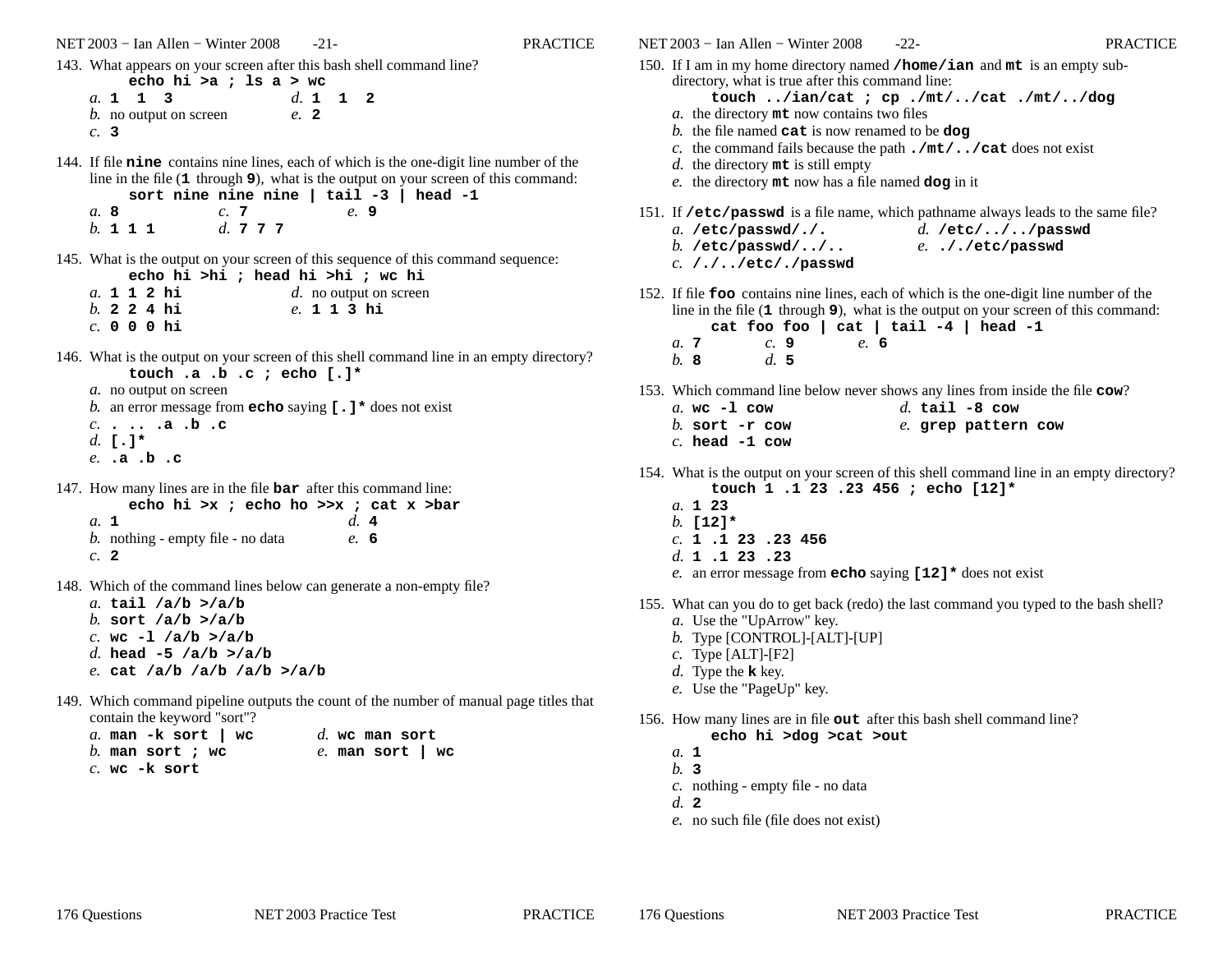- 157. If you type the command **cat** which of the following key sequences will send an EOF and take you immediatelyback to the command prompt? *c.* **[CTRL-D]***a.* **[CTRL-C]***e.* **[CTRL-L]**
	- *b.* **[CTRL-R]***d.* **[CTRL-U]**

158. What is the possible output on your screen of this command line:

- **echo wc >date ; sort date >date ; cat date**
- *a.* **<sup>1</sup> <sup>6</sup> <sup>29</sup> date**
- *b.* **wc**
- *c.* **Tue Feb 5 10:01:35 EST 2008**
- *d.* no output on screen
- *e.* **<sup>1</sup> <sup>6</sup> <sup>28</sup> date**
- 159. If <sup>I</sup> am in my home directory named **/home/idallen** and **empty** is an empty sub-directory, what is true after this command line:
	- **touch ./pig ; mv ./empty/../pig ../idallen/cow**
	- *a.* the directory **empty** now contains only a file named **cow**
	- *b.* the command fails because path **./empty/../pig** does not exist
	- *c.* there is a second copy of the file **pig** in the file named **cow**
	- *d.* the directory **empty/..** now has a file named **cow** in it
	- *e.* the command fails because path **../idallen/cow** does not exist
- 160. In an empty directory, how many arguments are passed to the **rm** command in this **bash** command line? **touch 2a a a1 ba ca .a ; rm a\***

| $a$ . 4 | $c.$ 3 |  | e. none |
|---------|--------|--|---------|
| $b.$ 1  | d.2    |  |         |

161. What appears on your screen after this **bash** shell command line?

|        |          | echo xx >z ; 1s z > wc         |  |  |                |  |
|--------|----------|--------------------------------|--|--|----------------|--|
|        |          | <i>a</i> . no output on screen |  |  | $d_{\alpha}$ 2 |  |
|        | b. 1 1 3 |                                |  |  | e 1 1 2        |  |
| $c.$ 3 |          |                                |  |  |                |  |

162. What appears on your screen after this **bash** shell command line? **echo hi >ls ; cat ls > wc**

|  |          | $\frac{1}{2}$ ecuo ur > 18 ; cat is > $\frac{1}{2}$ |  |  |          |  |
|--|----------|-----------------------------------------------------|--|--|----------|--|
|  | a. 1 1 2 |                                                     |  |  | $d.$ 1s  |  |
|  | h. 1 1 3 |                                                     |  |  | $e$ . hi |  |
|  |          | c. no output on screen                              |  |  |          |  |

163. What command can you use to remove a directory that isn't empty?

| a. rmdir -r dir | d. mv $-r$ dir  |
|-----------------|-----------------|
| $b.$ del -r dir | e deldir -r dir |
| $c.$ rm -r dir  |                 |

NET 2003 <sup>−</sup> Ian Allen − Winter 2008 -24- PRACTICE

- 164. What is the output on your screen of this shell command line in an empty directory?**echo \***
	- *a.* **.**
	- *b.* no output on screen
	- *c.* an error message from **echo** saying **\*** does not exist
	- *d.* **. ..**
	- *e.* **\***
- 165. If file **twenty** contains 20 lines, and file **thirty** contains 30 lines, then howmany lines are output on your screen by this command:

| tail thirty   cat twenty |       |
|--------------------------|-------|
| a. 20                    | d.50  |
| h.30                     | e. 21 |
| c. no lines (no output)  |       |

- 166. What is the output on your screen of the following sequence of commands:
	- **echo wc >wc ; wc wc >wc ; cat wc**
	- *a.* **113wc** *b.* **000wc** *c.* no output on screen*d.* **wc***e.* **112wc**
- 167. What text is output by this **bash** shell command sequence:
	- **echo dog >out ; echo cat | sort out**
	- *d.* **dog** followed by **cat** *a.* **cat** *b.* **cat** followed by **dog** *c.* **dog***e.* **out**
- 168. In an empty directory, how many arguments are passed to the **rm** command in this **bash** command line? **touch a a1 a2 ba ca ; rm a\***
	- *a.* **<sup>1</sup>** *b.* **<sup>4</sup>***c.* **<sup>2</sup>** *d.* **3***e.* none
- 169. What is the output on your screen of this command sequence:
	- **echo foo >file ; echo bar | sort file**
	- *a.* **foo** followed by **bar** *d.* **foo**
	- *b.* **bar** followed by **foo** *e.* an error message
	- *c.* **bar**
- 170. If file **nine** contains nine lines, each of which is the one-digit line number of the line in the file (**1** through **<sup>9</sup>**), what is the output on your screen of this command:

**cat nine nine | tail -5 | head -1***a.* **<sup>7</sup>** *b.* **6***c.* **5** *d.* **9***e.* **8**

- 171. In an empty directory, how many arguments are passed to the **cat** command in this **bash** command line? **touch a1 a2 ba ca ; cat a\***
	- *a.* **3** *b.* none*c.* **<sup>2</sup>** *d.* **<sup>1</sup>***e.* **<sup>4</sup>**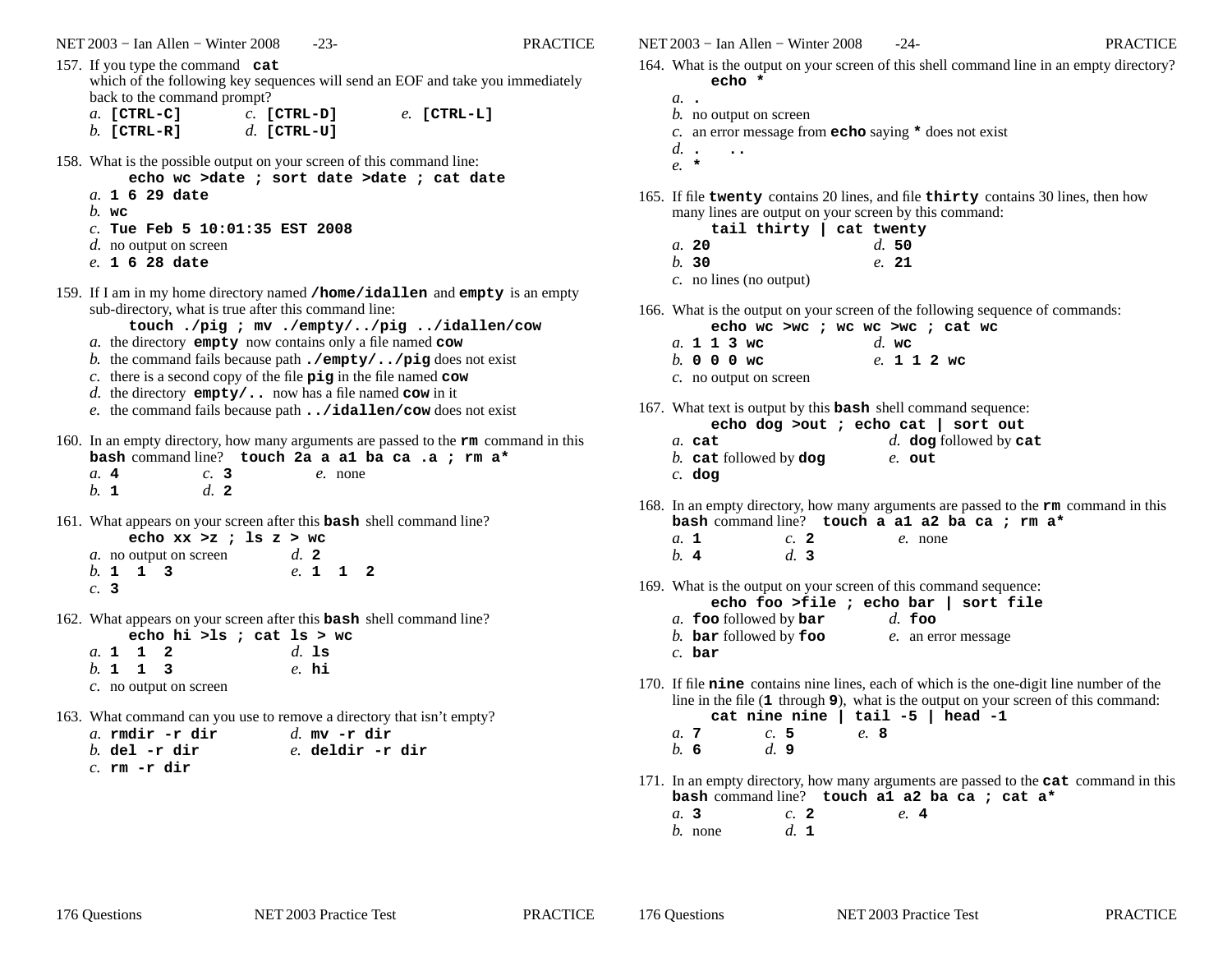NET 2003 <sup>−</sup> Ian Allen − Winter 2008 -25- PRACTICE

- 172. If **/etc/passwd** is a file name, which pathname always leads to the same file?
	- *a.* **./etc/passwd** *b.* **/etc/./etc/../passwd***d.* **/etc/passwd/.***e.* **../etc/passwd**
	- *c.* **/etc/../etc/passwd**
- 173. When doing an **ls -a**, the output pathname that is a double dot (**..**) signifies what?
	- *a.* A hidden text file.
	- *b.* The parent directory.
	- *c.* The root directory.
	- *d.* A file or directory with double links.
	- *e.* The current directory.
- 174. What is the output on your screen of this shell command line in an empty directory?**touch x .a .ab .cde .fghi ; echo .??\***
	- *a.* **.ab .cde .fghi***b.* **.??\****c.* **. .. .a .ab .cde .fghi**
	- *d.* **.cde .fghi**
	- *e.* an error message from **echo** saying **.??\*** does not exist
- 175. What appears on your screen after this bash shell command line?

|  |                        | echo hi >out ; wc -c out |  |  |            |  |
|--|------------------------|--------------------------|--|--|------------|--|
|  | $a.5$ out              |                          |  |  | $d.$ 3 out |  |
|  | $h.$ 4 out             |                          |  |  | $e. 2$ out |  |
|  | c. no output on screen |                          |  |  |            |  |

176. Which Unix command sequence deletes a directory and everything inside it?

| $a$ . rm -all dir      | $d.$ rmdir -all dir |  |
|------------------------|---------------------|--|
| $b$ . deltree -all dir | e. rm -r dir        |  |
| $c.$ rmdir -r dir      |                     |  |